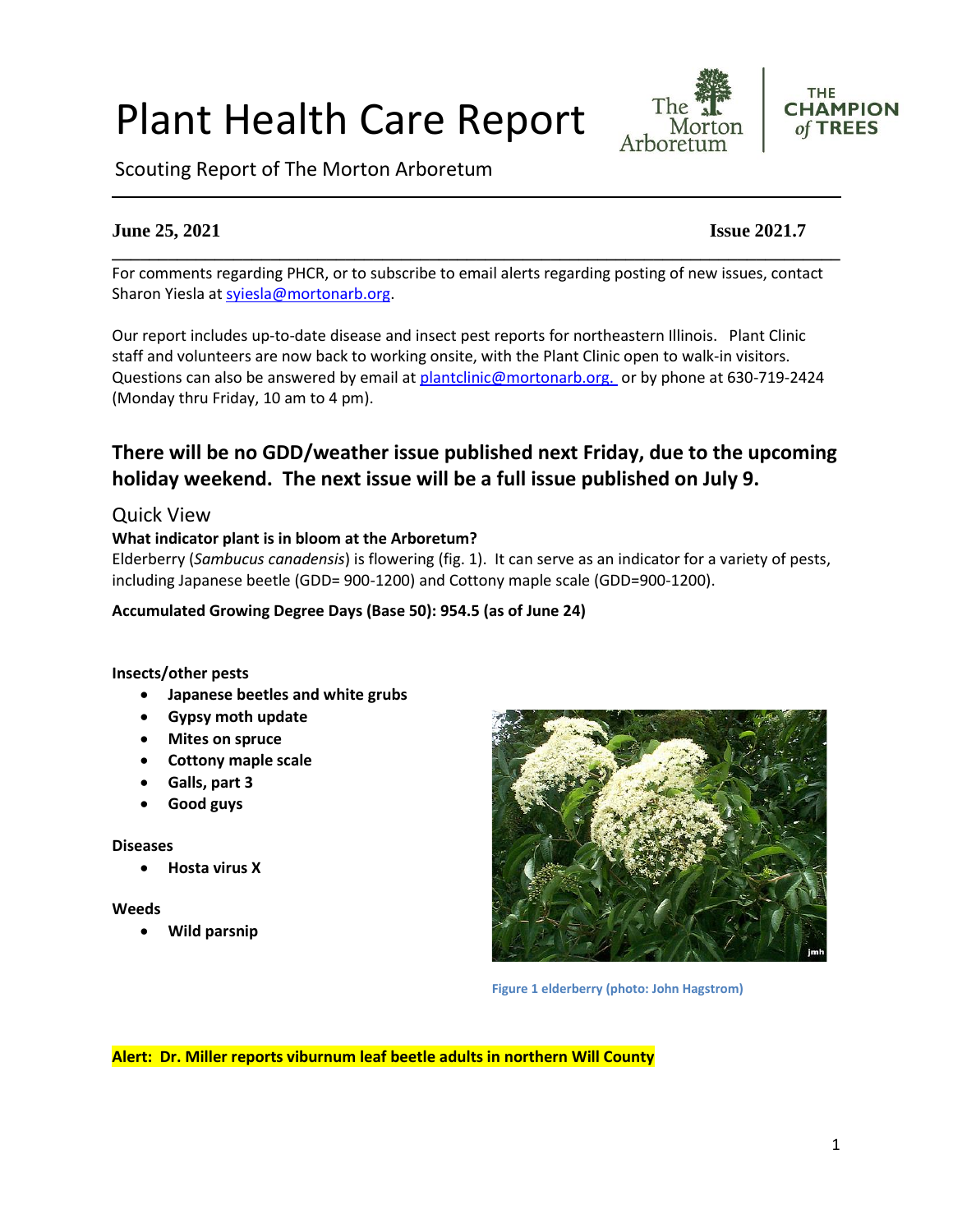# Soil temperatures around Illinois (from Illinois State Water Survey)

For more data go t[o https://www.isws.illinois.edu/warm/soil/](https://www.isws.illinois.edu/warm/soil/) (you will need to set up an account to access data.)

| Max. Soil temps    | St. Charles       | Champaign         | Carbondale        |
|--------------------|-------------------|-------------------|-------------------|
| For June 24, 2021* | reporting station | reporting station | reporting station |
|                    | (north)           | (central)         | (south)           |
| 2-inch, bare soil  | 74.9              | 81.5              | 91.3              |
| 4-inch, bare soil  | 75.3              | 78.9              | 83.8              |
| 4-inch, under sod  | 72                | 76.6              | 80.2              |
| 8-inch, under sod  | 69.7              | 75                | 75.9              |

\* This is the maximum soil temperature recorded the day prior to publication of PHCR.

# Degree Days (current and compared to past years) and rainfall

As of June 24, we have 954.5 base-50 growing degree days (GDD). The historical average (1937-2020) for this date is 857 GDD<sub>50</sub>. The table below shows a comparison of GDD in different years. We are comparing the GDD reported in this issue with the GDD reported in the first issue of 2020, 2015 and 2014. These years were selected since publication dates of the first issue were within a day or two of each other. Glencoe, Lisle and Waukegan (60085) were not used in 2015 and 2014, so there is 'no report' from those stations.

| Location                       | GDD as of<br>6/24/21 | GDD as of<br>6/25/20 | GDD as of<br>6/25/15 | GDD as of<br>6/26/14 |
|--------------------------------|----------------------|----------------------|----------------------|----------------------|
| Carbondale, IL*                | 1391                 | 1344                 | 1559                 | 1516                 |
| Champaign, IL*                 | 1157                 | 1070                 | 1320                 | 1281                 |
| Chicago Botanic Garden**   660 |                      | 829                  | 735(6/24)            | 740.5 (6/25)         |
| Glencoe*                       | No report            | 547                  | No report            | No report            |
| Chicago O'Hare*                | 1115                 | 924                  | 1031                 | 1043                 |
| Kankakee, IL*                  | 1049                 | 976                  | 1098                 | 1094                 |
| Lisle, IL*                     | 1103                 | 958                  | No report            | No report            |
| The Morton Arboretum           | 954.5                | 909 (6/24)           | 870.5                | 882.5                |
| Quincy, IL*                    | 1252                 | 1141                 | 1387                 | 1327                 |
| Rockford, IL*                  | 1004                 | 880                  | 875                  | 903                  |
| Springfield, IL*               | 1216                 | 1133                 | 1381                 | 1316                 |
| Waukegan, IL* (60087)          | 963                  | 753                  | 798                  | 843                  |
| Waukegan, IL (60085)           | 1030                 | 799                  | No report            | No report            |

\*\*Thank you to Chris Henning, Chicago Botanic Garden, for supplying us with this information.

\*We obtain most of our degree day information from the GDD Tracker from Michigan State University web site. For additional locations and daily degree days, go to <https://gddtracker.msu.edu/>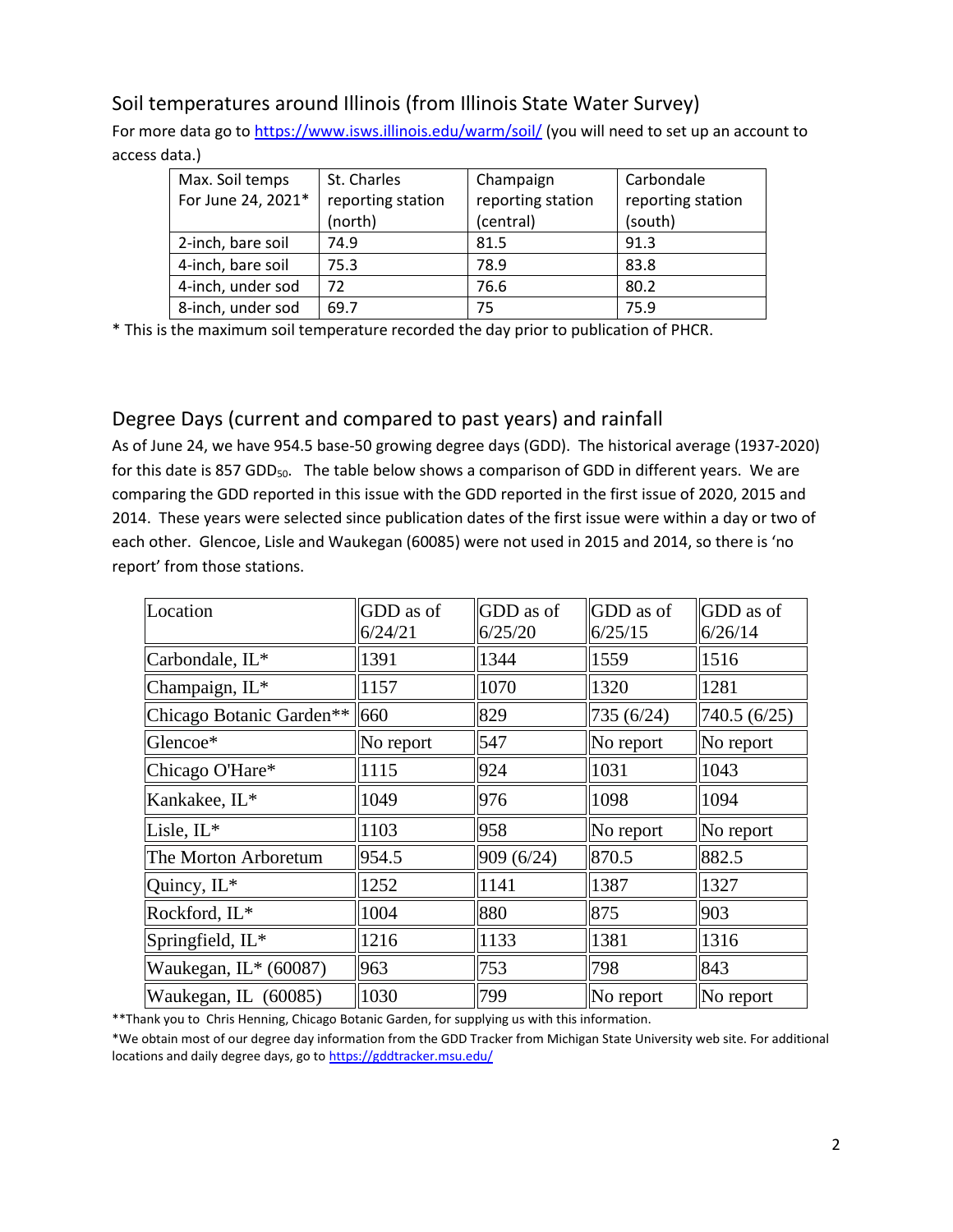| Seasonal precipitation (rain and melted snow) in inches. |                       |                    |                    |
|----------------------------------------------------------|-----------------------|--------------------|--------------------|
|                                                          | 2021                  | 2020               | average            |
| Jan                                                      | 1.5                   | 2.14               | 1.952              |
| Feb                                                      | 1.49                  | .85                | 1.769              |
| Mar                                                      | 1.24                  | 4.15               | 2.536              |
| April                                                    | 1.39                  | 4.37               | 3.692              |
| May                                                      | 3.34                  | 8.24               | 4.194              |
| June                                                     | 3.4(6/24)             | 4.91               | 4.190              |
| July                                                     |                       | 2.87               | 3.893              |
| Aug                                                      |                       | 1.1                | 3.802              |
| Year to date                                             | 12.36 (as of $6/24$ ) | 24.66 (as of 6/30) | 18.33 (as of 6/30) |
| Total (Jan-Sept)                                         |                       | 32.18 (Jan-Sept)   | 29.33 (Jan-Sept)   |

# **How serious is it?**

Problems that can definitely compromise the health of the plant will be marked "serious".Problems that have the potential to be serious and which may warrant chemical control measures will be marked "potentially serious". Problems that are seldom serious enough for pesticide treatment will be marked "minor". "Aggressive" will be used for weeds that spread quickly and become a problem and "dangerous" for weeds that might pose a risk to humans.

# **Pest Updates: Insects**

| Examples of insects that may emerge soon in northern Illinois (based on growing degree days) |                 |                                   |                   |
|----------------------------------------------------------------------------------------------|-----------------|-----------------------------------|-------------------|
| GDD (base 50)                                                                                | insect          | Life stage present at this GDD    | Type of damage    |
| 900-1200                                                                                     | Japanese beetle | adults                            | Chewing foliage;  |
|                                                                                              |                 |                                   | mating and laying |
|                                                                                              |                 |                                   | eggs              |
| 900-1200                                                                                     | Cottony maple   | Crawlers beginning to emerge      | Feeding on sap    |
|                                                                                              | scale           |                                   |                   |
| 1200-1800                                                                                    | Fall webworm    | Caterpillars feeding, but webbing | Chewing on leaves |
|                                                                                              |                 | not seen yet                      |                   |

### **Japanese beetles and white grubs (Potentially serious)**

That special time of year has arrived. It's Japanese beetle time. As of June 16, we have had two reports of adult Japanese beetle (*Popillia japonica*), one in Dupage County and one in Lake County. Japanese beetles are up to 1/2 inch-long, and have oval, metallic green bodies with coppery brown wing covers. They have five white spots along each side and two additional white spots behind their wing covers (fig. 2). Upon examination under a hand lens, the spots are actually tufts of hair.

Adult beetles feed on about 300 different species of ornamental plants with about 50 species being preferred. Highly preferred hosts include rose, crabapple, cherry, grape, and linden. The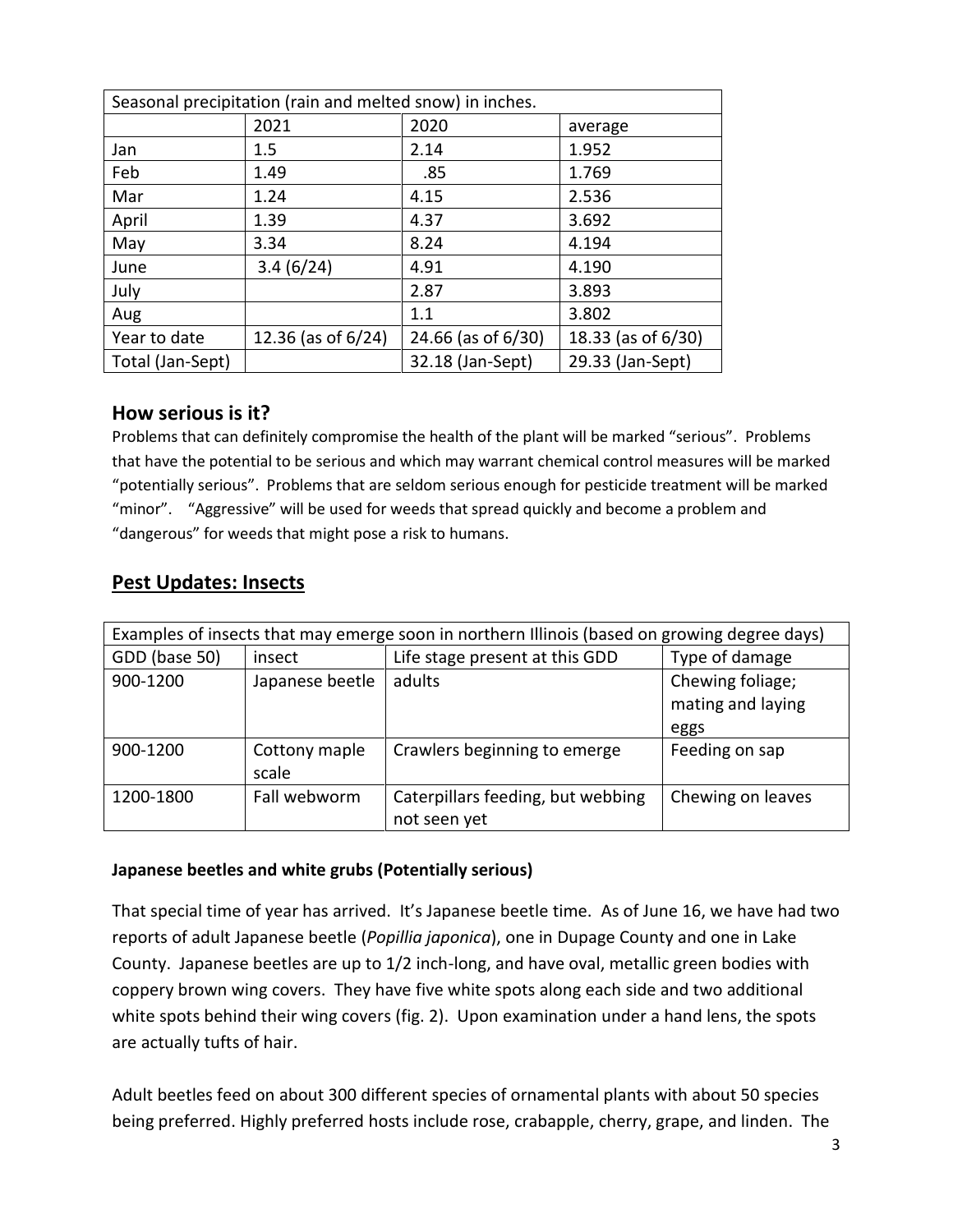adults feed on leaf tissue between veins, resulting in skeletonized leaves (fig. 3). Severely infested plants may be almost completely defoliated. Early infestations of Japanese beetle may be missed since the insects start feeding in the tops of trees.

Japanese beetles overwinter as larvae (grubs) about four to eight inches beneath the soil surface. In spring, as the soil temperatures warm to about 55° F, the grubs move upward through the soil to pupate. Adults normally emerge from late June through July. Within a few days after emergence, the females mate and burrow into the soil to lay eggs. Nearly all eggs



**Figure 2 Adult Japanese beetle**

are laid by mid-August. In sufficiently warm and moist soil, eggs will hatch in about ten days. Grubs feed on plant roots until cold weather forces them to greater depths in the soil for the winter. There is one generation of this beetle per year.

How do you know if your lawn needs grub control? Grubs eat grass roots, and this will lead to brown areas in the lawn. Unfortunately, other causes can lead to a brown lawn. If your lawn has grubs, you will be able to pull the lawn up like a carpet since the roots are gone. Homeowners who are irrigating the lawn should be watchful. The beetles have to bury their eggs in the soil. They are more likely to do this in soils that are moist and easy to dig. So, those who water lawns may be more likely to deal with grubs.



**Figure 3 Skeletonized leaves**

Is grub control a good idea for everyone? Not necessarily. If your lawn has never had grubs before and you are not irrigating, it would be best to skip the grub control. Usually control is not warranted unless 10-12 grubs are present per square foot.

**Management:** Adult Japanese beetles can be handpicked. It is easiest to catch them by placing a soapy-water filled container directly under the leaf that they are chewing on and then shaking the leaf. The soapy water ensures that the beetles die while you're collecting them. The beetles generally fly straight down into the collecting container. Sometimes Japanese beetle pheromone traps are used to trap them. We don't recommend these, as they will attract even more beetles to your property (more than the trap can collect). Insecticides can be used in the case of valuable plants, but even insecticides do not guarantee control. A soil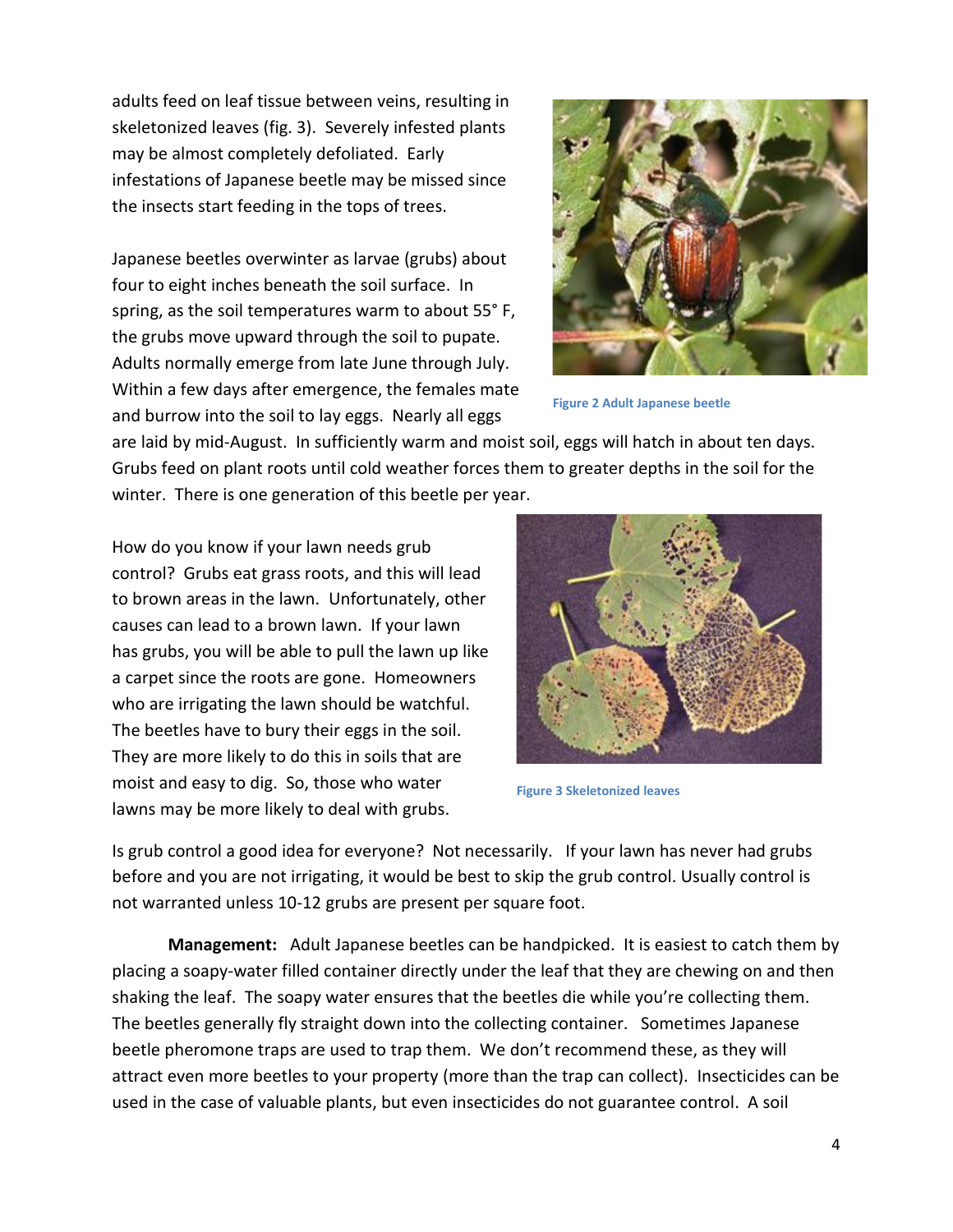drench of systemic insecticide in spring is sometimes recommended for control of Japanese beetles. **It should be noted that imidacloprid and dinotefuran labels indicate that this product can no longer by used on lindens (***Tilia* **species). That means it is illegal to use it on those trees. Some other systemic products have the same labeling. Be sure to check the label of any systemic product concerning its use on lindens.**

Managing the Japanese beetle grubs that will hatch out around late July may help to reduce populations of adult beetles for next year. Eggs and first instar larvae require moisture to survive; therefore, the easiest way to reduce grub populations is to limit lawn irrigation during the egg-laying period when beetle populations peak (mid-July through early August). Japanese beetles also avoid laying eggs in shade, which is another great reason to plant more trees and shrubs. Insecticide applications are effective in controlling young grubs.

If you plan to manage grubs with insecticides, know that the timing of application depends on the product selected. There are now many insecticides available to treat grubs, and they have different application times. Traditional insecticides like trichlorfon are applied to the lawn when young grubs are active (August and September). Imidacloprid can be applied once in mid-July in areas where adult beetles were numerous. Chlorantraniliprole is applied in spring to kill new grubs that hatch out in late July. It will not kill grubs present in spring. (Insecticide information from University of Illinois and Michigan State University). The bottom line is to read the product label carefully and use it at the appropriate time. The information given here is very general. The product label will give specific information.

We receive a lot of questions about the use of the biological control milky spore disease. This is a bacterium that is specifically toxic to the grub stage of the Japanese beetle and is applied to the soil. This is a slow method at best in the warmer southern states (may take 3-5 years to build up in soil enough to be effective) and is often not very effective at all in colder, northern states. Also, if you have grubs that come from another type of beetle, it won't work on them at all. This product is really not recommended for our area.

Beneficial nematodes can be watered into turf, again in late July, where they infest and kill grubs. Products containing *Heterorhabditis bacteriophora* nematodes are recommended by the University of Illinois. Beneficial nematodes are not always available in stores; they are available through mail order/internet sources.

#### Good websites:

<https://mortonarb.org/plant-and-protect/tree-plant-care/plant-care-resources/japanese-beetles/>

[https://www.canr.msu.edu/news/how\\_to\\_choose\\_and\\_when\\_to\\_apply\\_grub\\_control\\_products\\_for\\_yo](https://www.canr.msu.edu/news/how_to_choose_and_when_to_apply_grub_control_products_for_your_lawn) [ur\\_lawn](https://www.canr.msu.edu/news/how_to_choose_and_when_to_apply_grub_control_products_for_your_lawn)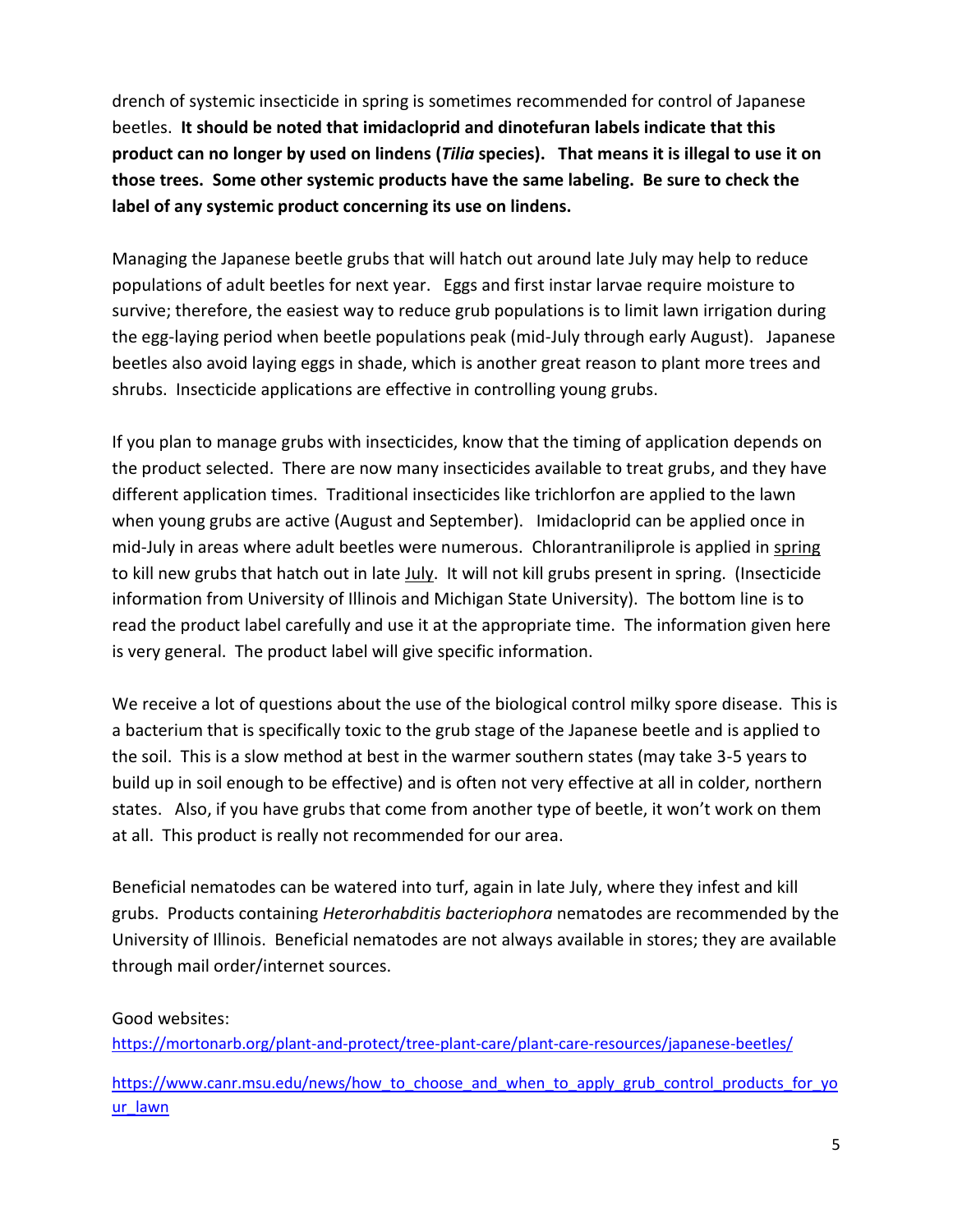#### **Gypsy moth update (serious)**

Gypsy moth (*Lymantria dispar*) caterpillars are serious defoliators that feed on over 450 species of trees and shrubs. This is a pest that started emerging at GDD 100- 450. In the last week we have found both early and latestage instars. Note that very early instar caterpillars will not look the same as older caterpillars. As the caterpillars mature, they will develop 5 pairs of blue bumps, followed by 6 pairs of red bumps (fig. 4). They pupate around the end of June, generally emerging as adults in mid-July through mid-August. The adults will mate and lay eggs, then die.



**Figure 4 Late instar gypsy moth caterpillar**

Their favorite trees are oak, crabapple, birch, linden, willow, and hawthorn. Although

deciduous trees that are defoliated can put out a new set of leaves, the trees use a lot of resources to do so. Trees that suffer a lot of defoliation (greater than 50%) several years in a row may die. Severe defoliation also makes trees more susceptible to other problems.

**Management:** At this point it may be too late to treat the caterpillars. They are best treated while still relatively small. Start looking for egg masses (fig. 5) in late summer and fall. The more that we destroy now, the smaller the population for next year.



**Figure 5 Gypsy moth egg masses**

Good website: [https://mortonarb.org/plant-and-protect/tree-plant-care/plant-care](https://mortonarb.org/plant-and-protect/tree-plant-care/plant-care-resources/gypsy-moth/)[resources/gypsy-moth/](https://mortonarb.org/plant-and-protect/tree-plant-care/plant-care-resources/gypsy-moth/)

#### **Mites on spruce (potentially serious)**

The Plant Clinic at The Morton Arboretum has received numerous reports on dwarf Alberta spruces turning brown quickly (fig. 6). In some cases, we have been able to confirm the presence of mites, but have not confirmed the species. Spider mites are very tiny (you need a hand lens to see them clearly) and have eight legs. Spider mites have needle-like mouth parts which they use to suck up sap, leading to stippling of needles. Badly infested needles appear bronze and fall off the tree. Spruce spider mites (*Oligonychus ununguis*) prefer cool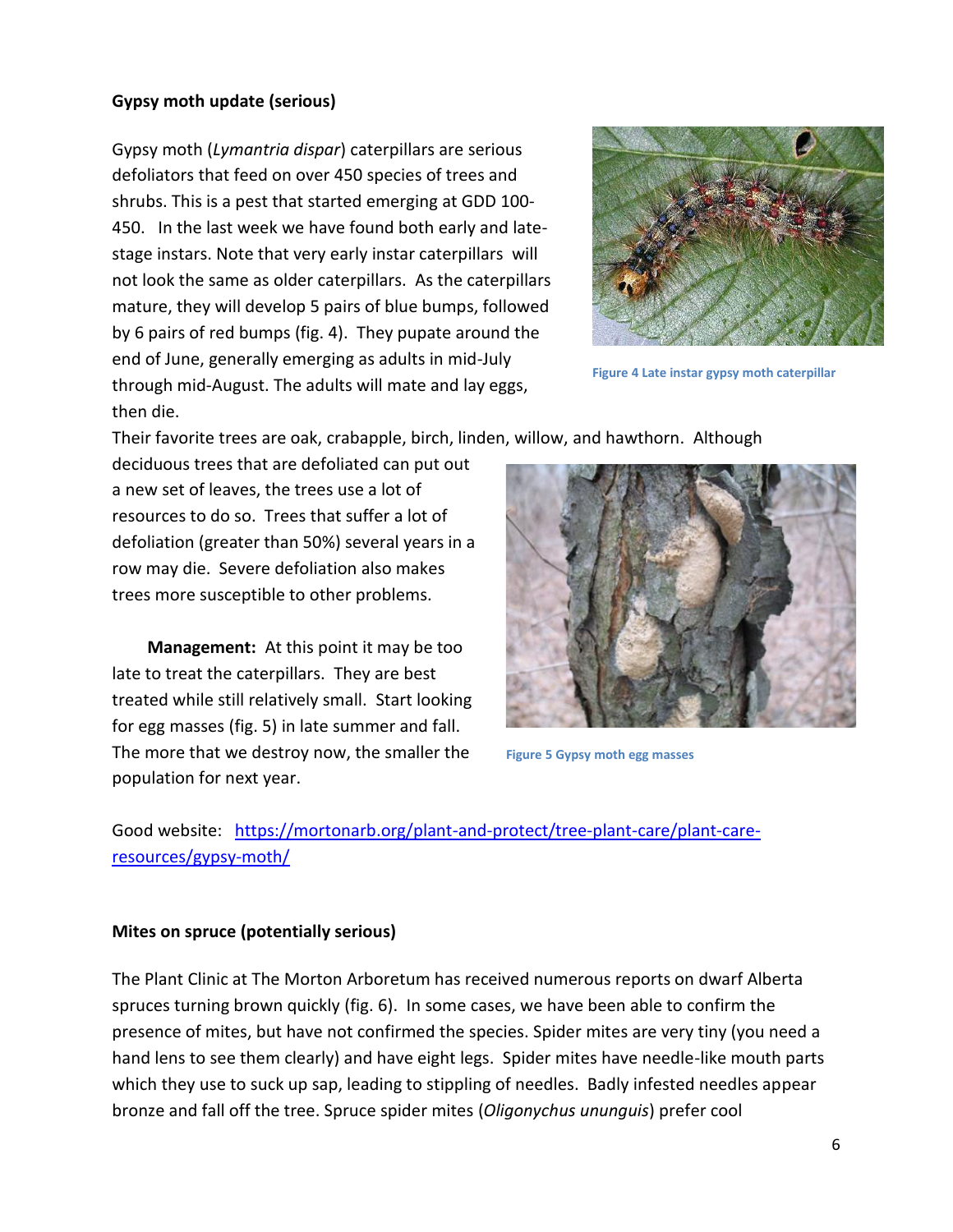temperatures in the 60s to low 70s °F and become inactive during the hot summer months. This is unlike two-spotted spider mites (*Tetranychus urticae)* that prefer hot weather.

**Management**: A strong spray of water can be used to blast spider mites off the tree and greatly reduce populations. Insecticides may be needed for severe outbreaks. The concern at this time is that the dwarf Alberta



**Figure 6 Mite damage on dwarf Alberta spruce**

spruces are sustaining a lot of damage. This is a slow growing plant and it may not be able to recover even with treatment. With the activity we are seeing on this species, it would be worthwhile checking other spruces for mites.

Good website: [https://mortonarb.org/plant-and-protect/tree-plant-care/plant-care](https://mortonarb.org/plant-and-protect/tree-plant-care/plant-care-resources/mites/)[resources/mites/](https://mortonarb.org/plant-and-protect/tree-plant-care/plant-care-resources/mites/) <https://hort.extension.wisc.edu/articles/twospotted-spider-mite-tetranychus-urticae/>

#### **Cottony Maple Scale (minor to potentially serious)**

We are getting unconfirmed reports of cottony maple scale (*Pulvinaria innumerabilis*) and possibly cottony maple leaf scale (*Pulvinaria acericola*). These two insects are similar in appearance but show up on different parts of the tree. Cottony maple scale settles down on branches; cottony maple leaf scale settles on leaves.





**Figure 7 Cottony maple scale egg sac**

and dark in color. They are easily spotted by the white, cottony egg masses (ovisacs) protruding from the rear (fig. 7). The "cotton" is actually waxy threads and the ovisac may contain over 1,500 eggs. Their preferred hosts are red and silver maple. These two scales have a similar life cycle, but crawlers hatch out at slightly different times. Cottony maple scale crawlers come out at about 900 GDD (we are already there) and the cottony maple leaf crawlers come out a little later around 1215 GDD.

**Management:** Management may not be needed as a number of predators and parasitoids often keep this pest in check. Heavy populations may need to be controlled with insecticides. Good websites:<https://bygl.osu.edu/node/1625> <https://ohioline.osu.edu/factsheet/ENT-62>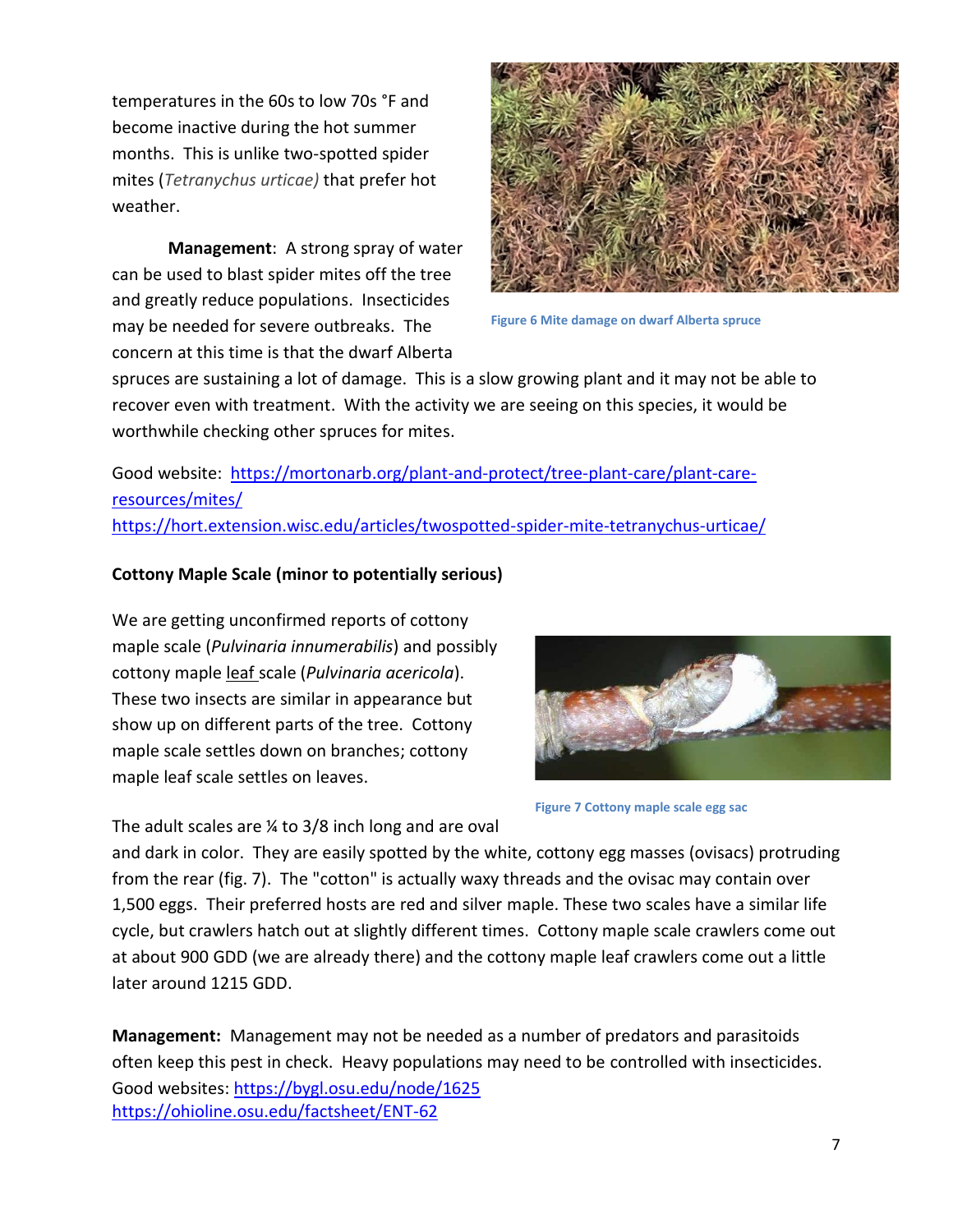#### **Galls, part 3 (minor)**

This has been a gall-filled summer, and here are a few of the common ones that we have been seeing. We present these here just so you know what these weird things are. They are very minor and generally don't need to be managed.

Witch-hazel cone gall is showing up on witch-hazel (thus the name!) Witch-hazel cone gall is caused by an aphid. The gall does indeed look like a pointy little cone (fig. 8) emerging from the upper surface of the leaf.

Every year, the oaks have more than their fair share of galls and this year is no different. We have two oak galls to feature in this issue. Jumping oak gall is very prevalent this year. Jumping oak gall is caused by the gall wasp *Neuroterus saltatorius*. They start out looking like small beads (fig. 9) on the back of oak leaves. Later, the galls will pop off and fall to the ground. The activity of the larvae inside will cause the galls to jump around. This is free entertainment from the insect world. A small brown spot remains on the leaf where the gall was once attached. Since no evidence of the gall remains, people assume that the tree has a fungus.

Oak spangles are in the early stage of development. They are also caused by a tiny gall wasp (*Neuroterus* species), and when the gall is fully developed, it looks like a little disk (fig. 10) stuck on the lower side of the leaf.



**Figure 8 Witch-hazel cone gall**



**Figure 9 Jumping oak gall**



**Figure 10 Oak spangle**

#### **Good guys**

Every once in a while, it pays to stop and think for a minute. It is human nature to see an insect and want to get rid of it. We should rethink that. There are a lot of insects that are harmless. More importantly there are some that help us. A sample of oak came into Plant Clinic week with Kermes scale on it. There was also a lady bug munching away on the recently hatched crawlers. The client took the lady bug back home to put it back on the tree. Hopefully there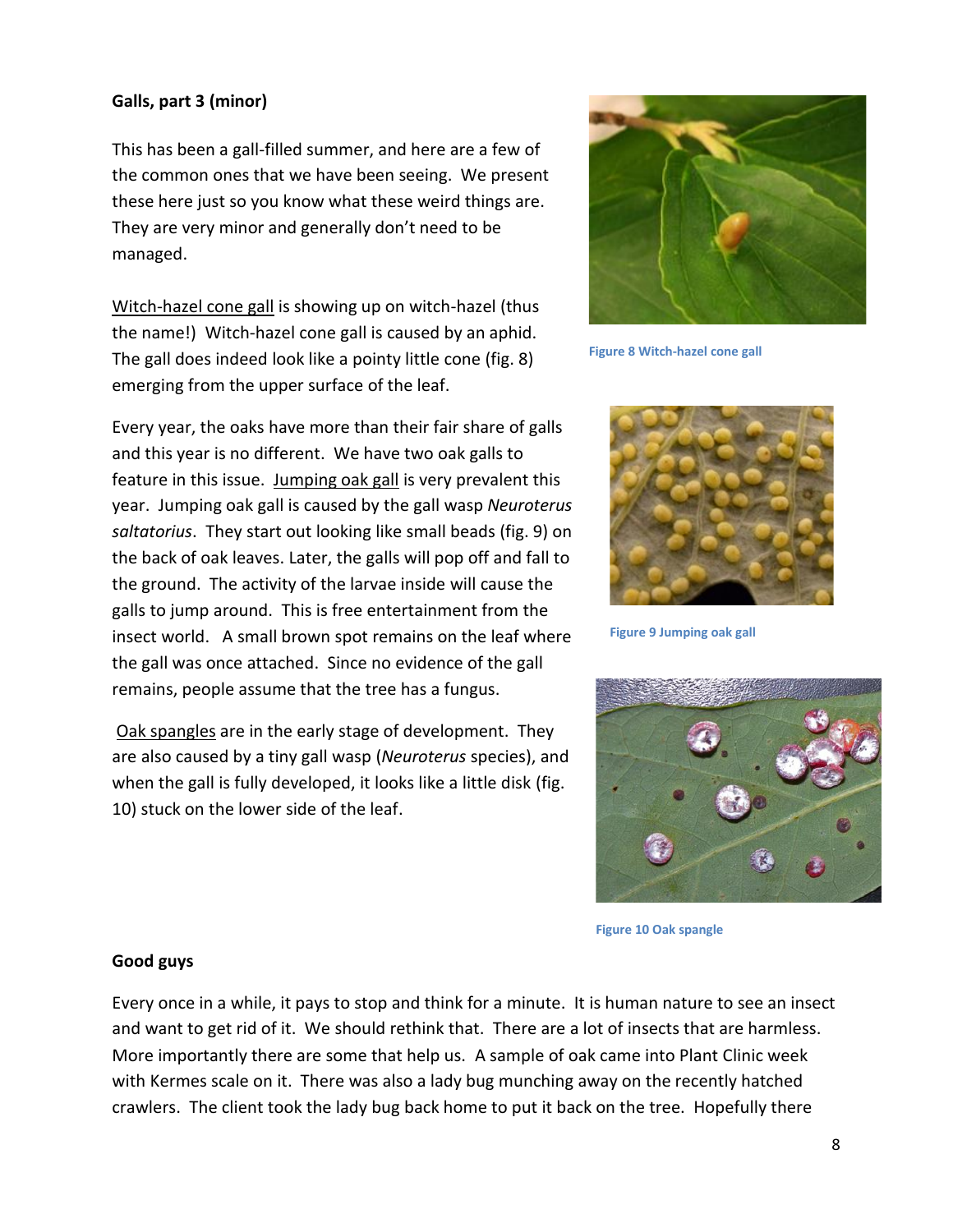are some others on the tree as well. We have friends among the insect world. These insects feed on other insects. Sometimes they do wander into our homes and become a nuisance, but when they are outside, they are beneficial to the gardener.

The bottom line is to take a minute to think before you squash or spray an insect. Sometimes they are the good guys. They appreciate it when we temper our use of insecticides. Insecticides can be good tools, but their use can be harmful to our friends, the beneficial insects.

# **Pest Updates: Diseases**

### **Hosta virus X (serious) by Dr. Stephanie Adams**

Recently, symptoms of the disease, Hosta Virus X (HVX) (caused by the virus by the same name) was found on Hosta cultivar 'Sum and Substance' at the arboretum.

Symptoms of this disease can include unusual color patterns of light and green tissue (called

mottling) on various leaves usually following the veins of the leaf blades. The infected leaves may also be smaller than healthy leaves and have unusual puckering and twisting. Symptoms usually begin on individual leaves and become uniform across the clump as the infection progresses across individual plants (leaves) in the clump.

One surprising fact about HVX is that plants can be infected but not show any symptoms of the infection for years. At



**Figure 11 Virus X on Sum and Substance hosta (photo: Dr. Stephanie Adams)**

the same time, before the disease was well understood, several infected cultivars of Hosta were sold due to the "interesting foliage." This allowed it to be easily and quickly spread in the Hosta trade, domestically and internationally. Fortunately, the trade has been able to sanitize collections fairly well since it was first diagnosed in 1996 and it's much less common than it once was.

While the disease does not usually kill the plant, it can reduce its overall health and vigor, which may make it more susceptible to secondary pests and diseases. This virus easily spreads to several Hosta cultivars through contact and movement of sap from diseased plants often on gardening tools such as shovels and hand pruners. It can also be moved when the plants are divided (vegetative propagation).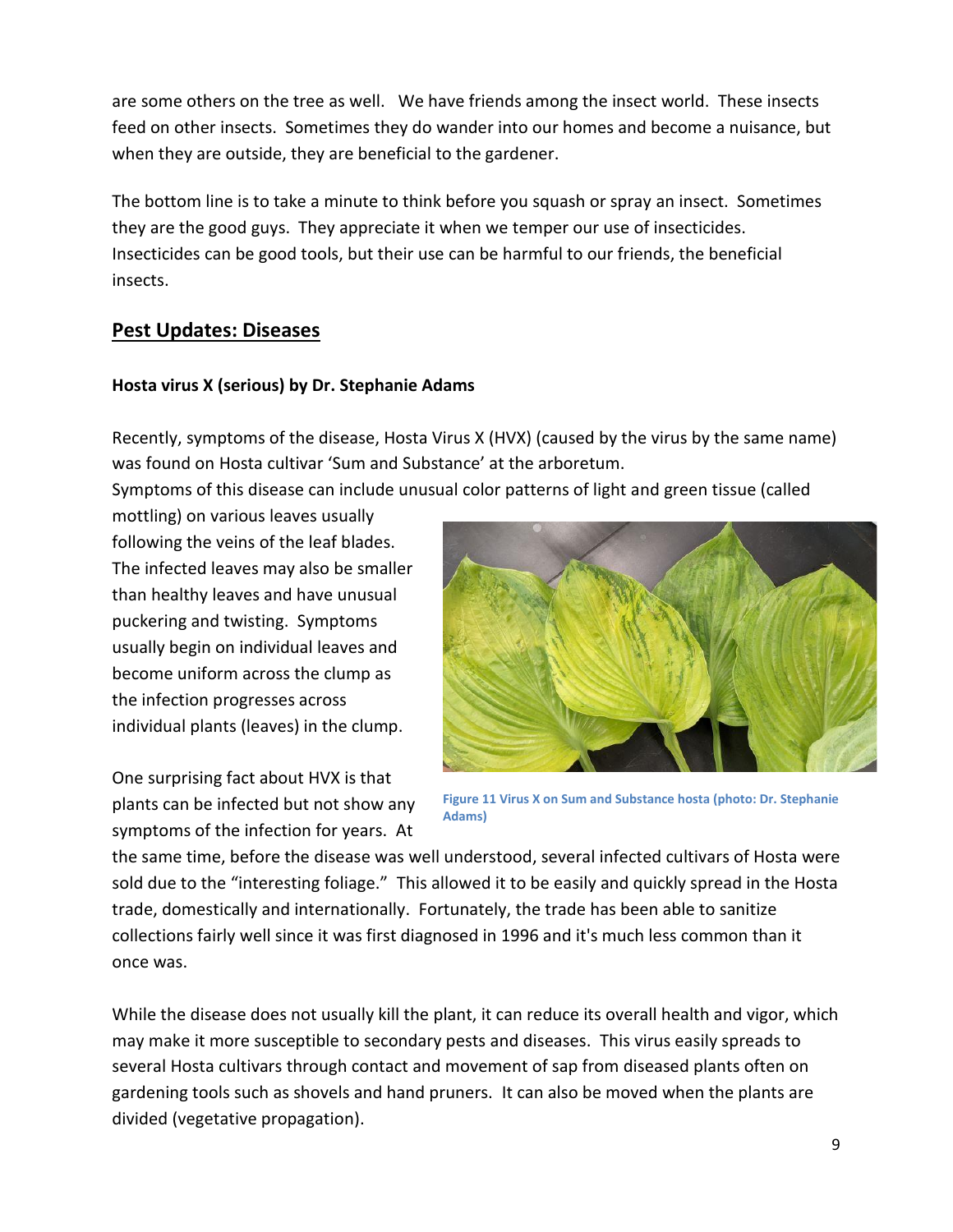**Management:** There are no curative treatments for HVX. The only management strategies available are preventing the introduction into your garden and destruction of symptomatic plants. It is not recommended to compost infected plants, as the virus will survive the composing process and still potentially infect plants.

For a list of susceptible plant and plants sold for their decorative symptoms related to their HVX infection can be found in the University of Arkansas Agriculture and Natural Resources publication Hosta Virus X (FSA7548) https://www.uaex.edu/publications/pdf/FSA-7548.pdf

If you have sick plants that need complete diagnosis, send samples to your state's Cooperative Extension Plant Clinic for testing. You can find information for all state's labs through the National Plant Diagnostic Network [\(www.npdn.org\)](http://www.npdn.org/)

Good websites: <https://hort.extension.wisc.edu/articles/hosta-virus-x/> <https://www.purduelandscapereport.org/article/hosta-virus-x/> <https://www.fdacs.gov/content/download/33301/file/pp410.pdf>

# **Pest Updates: Weeds**

### **Wild parsnip (aggressive and dangerous)**

It is time to talk about another one of those weeds that can hurt us, wild parsnip (*Pastinaca sativa*). This certainly is a plant of concern, because it can spread aggressively and it can impact human health. The concern over this plant is two-fold. It is an aggressive plant that produces large numbers of seed. It is showing up as large colonies along roadsides and in other out-of-the-way places. I have also



**Figure 12 Wild parsnip flowers**

seen it in State parks and other native areas (wild parsnip is a non-native plant). There is also a

human health concern as contact with the sap of this plant can lead to a serious skin reaction. The reaction is called phyto-photo-dermatitis and it occurs when the sap of the plant gets on your skin and then is exposed to sunlight (actually ultra-violet light as this can still happen on a cloudy day). Symptoms usually show up within 24 to 48 hours and can range from something similar to sunburn to blistering.

Learn to recognize this plant. It is in the carrot family and will have a flower cluster (umbel) similar to that of Queen



**Figure 13 Grooved stem of wild parsnip**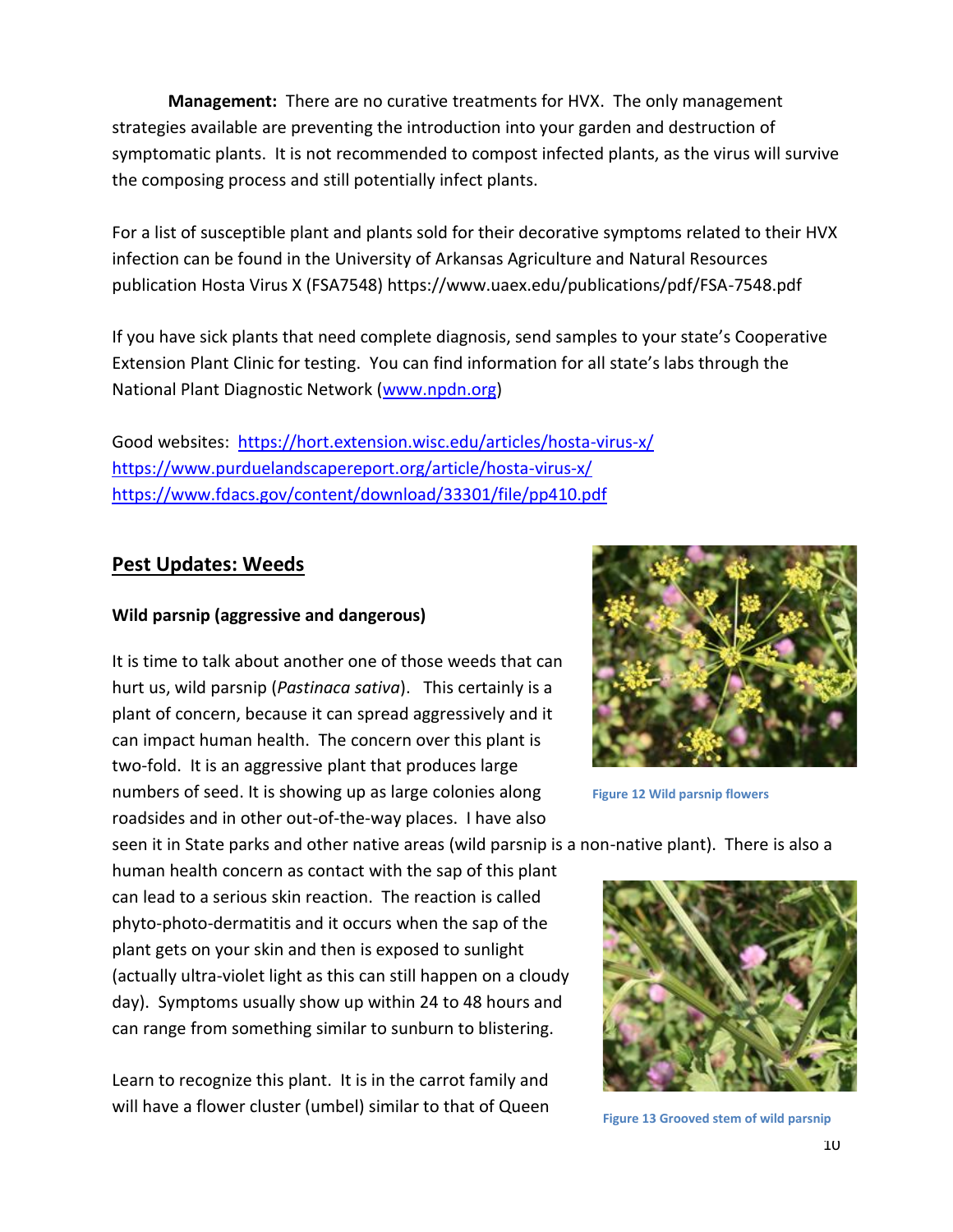Anne's lace, but the flowers will be yellow (fig. 12). Flowering is most prominent in July. Plant size can range from 2 to 5 feet tall, and the main stem is visibly grooved (fig. 13). The leaves are

pinnately compound and can have 5 to 15 toothed leaflets (fig. 14). Identification of the plant is important if you are planning to remove it. There is a native wildflower known as Golden Alexanders (*Zizia aurea*) that has a similar appearance. Golden Alexanders will flower earlier and is almost done flowering by the time wild parsnip comes into flower. Golden Alexanders also has umbels of yellow flowers and compound leaves, but generally has only 3 to 5 leaflets (fig. 15). It is also a shorter plant at maturity (2 ½ feet).



**Figure 14 Leaves of wild parsnip**

**Management:** When removing this weed be sure to wear long pants, long sleeves and gloves to avoid contact with the sap. Small populations can be cut by hand (best done before seeds are set). Larger areas can be mown by machine, but you must be sure that the mower does not discharge the clippings back onto the operator. Mowers should be cleaned afterwards to remove sap. Young, fast-growing plants can be treated with glyphosate.

Good websites:<http://www.dot.state.mn.us/adopt/documents/wild-parsnips.pdf> [http://www.illinoiswildflowers.info/weeds/plants/wild\\_parsnip.htm](http://www.illinoiswildflowers.info/weeds/plants/wild_parsnip.htm)



**Figure 15 Leaves of Golden Alexanders**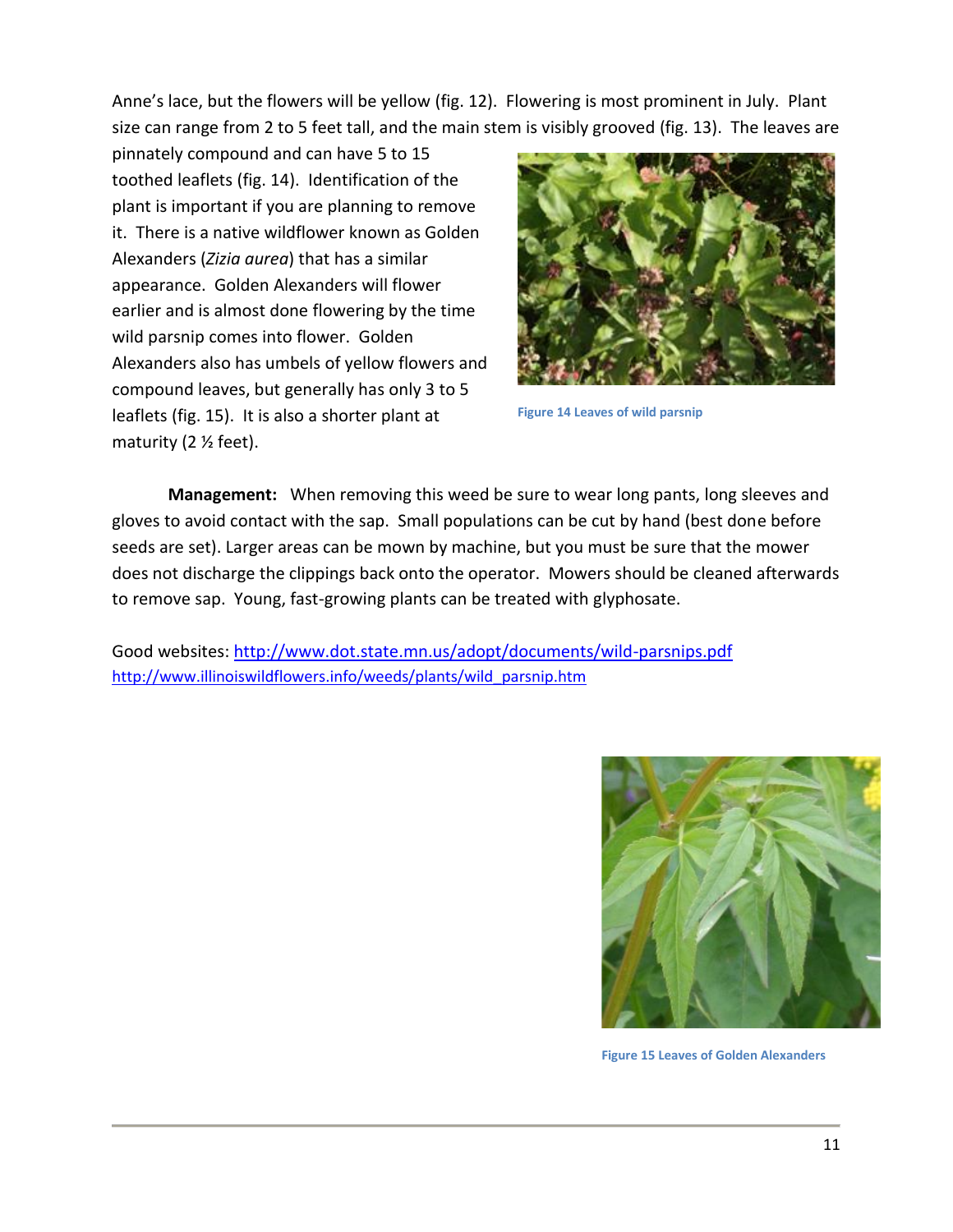

# *Bartlett Tree Experts, Plant Clinic sponsor*

The Plant Health Care Report is prepared by Sharon Yiesla, M.S., Plant Knowledge Specialist and edited by Stephanie Adams, Ph.D., Plant Health Care Leader; Fredric Miller, Ph.D., Research Entomologist at The Morton Arboretum and Professor at Joliet Junior College; Julie Janoski, Plant Clinic Manager; and Carol Belshaw, Arboretum Volunteer. The information presented is believed to be accurate, but the authors provide no guarantee and will not be held liable for consequences of actions taken based on the information.

Thank you...I would like to thank all the staff and volunteers that report disease and pest problems when they find them. Your hard work is appreciated.

Literature/website recommendations: Indicator plants are chosen because of work done by Donald A. Orton, which is published in the book Coincide, The Orton System of Pest and Disease Management. Additional information on growing degree days can be found at: [http://www.ipm.msu.edu/agriculture/christmas\\_trees/gdd\\_of\\_landscape\\_insects](http://www.ipm.msu.edu/agriculture/christmas_trees/gdd_of_landscape_insects) [http://extension.unh.edu/resources/files/Resource000986\\_Rep2328.pdf](http://extension.unh.edu/resources/files/Resource000986_Rep2328.pdf)

This report is available online at <https://mortonarb.org/about-arboretum/plant-health-care-report/>

For pest and disease questions, please contact the Plant Clinic. The Plant Clinic building is now open to walk-in customers, Monday through Friday 10 am to 4 p.m. You can still contact the Plant Clinic via email at [plantclinic@mortonarb.org](mailto:plantclinic@mortonarb.org) . Emails will be answered during business hours Monday through Friday. Plant Clinic can also be reached by phone (630-719-2424), Monday thru Friday 10 am to 4 pm. Inquiries or comments about the PHCR should be directed to Sharon Yiesla a[t syiesla@mortonarb.org](mailto:syiesla@mortonarb.org).

Copyright © 2021 The Morton Arboretum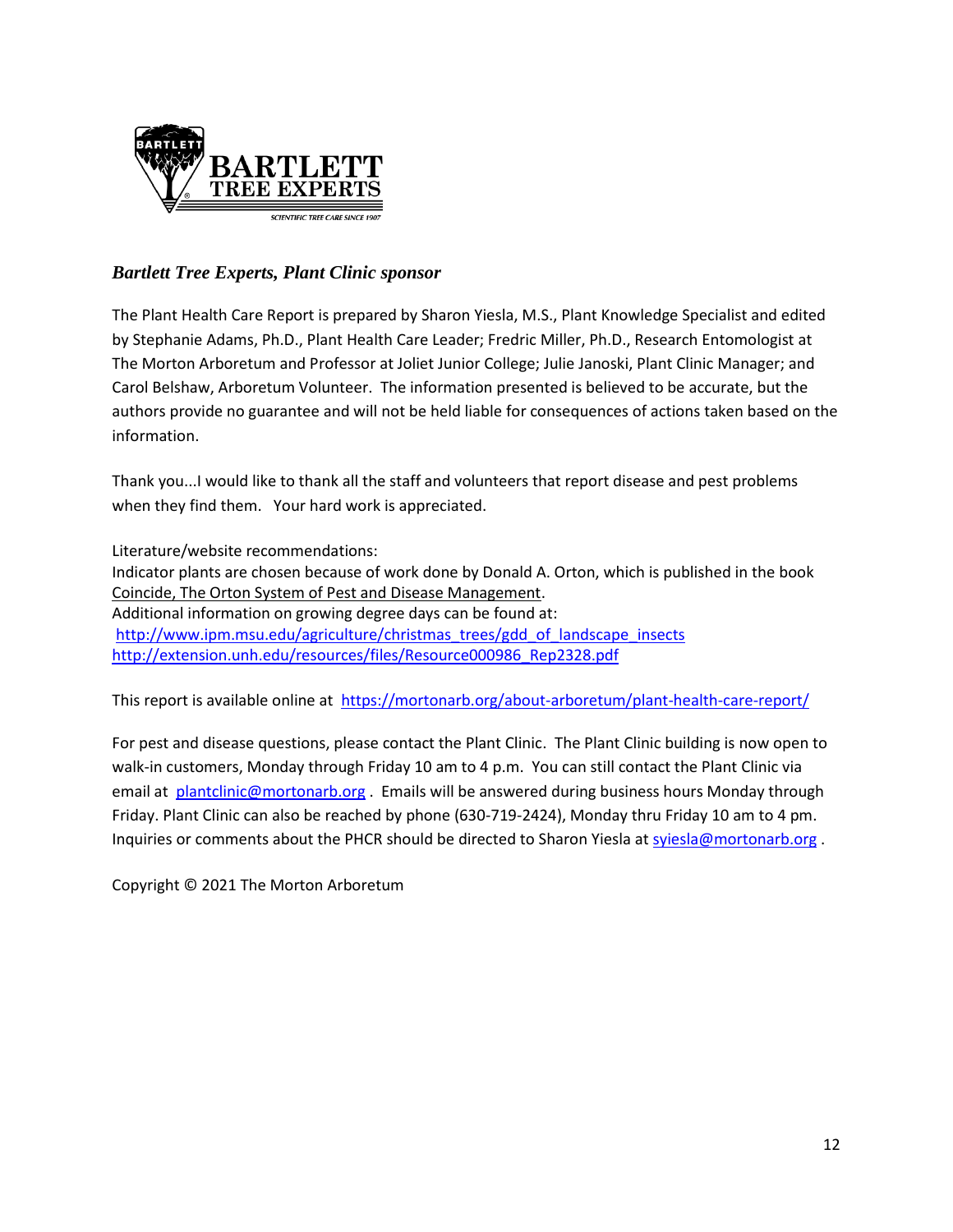# **2021 Plant Health Care Report Index**



Following is an index of the various subjects in this year's report. The number after each subject is the report number. For example, using the chart below, Cankers….. 1 means that it was discussed in the PHC report 2021.01 or the newsletter dated April 2, 2021. The index is updated with the publication of each full issue and is included at the end of each full issue.

| 2021.1 | April 2  | 2021.8  | July 9       |
|--------|----------|---------|--------------|
| 2021.2 | April 16 | 2021.9  | July 23      |
| 2021.3 | April 30 | 2021.10 | August 6     |
| 2021.4 | May 14   | 2021.11 | August 20    |
| 2021.5 | May 28   | 2021.12 | September 10 |
| 2021.6 | June 11  | 2021.13 | September 24 |
| 2021.7 | June 25  |         |              |

| Indicator plants, what they tell us 1 |  |
|---------------------------------------|--|
|                                       |  |
|                                       |  |
|                                       |  |
|                                       |  |
|                                       |  |
|                                       |  |
|                                       |  |
|                                       |  |
|                                       |  |
|                                       |  |
|                                       |  |
|                                       |  |
|                                       |  |
|                                       |  |
|                                       |  |
|                                       |  |
|                                       |  |
|                                       |  |
|                                       |  |
|                                       |  |
|                                       |  |
|                                       |  |
|                                       |  |
|                                       |  |
|                                       |  |
|                                       |  |